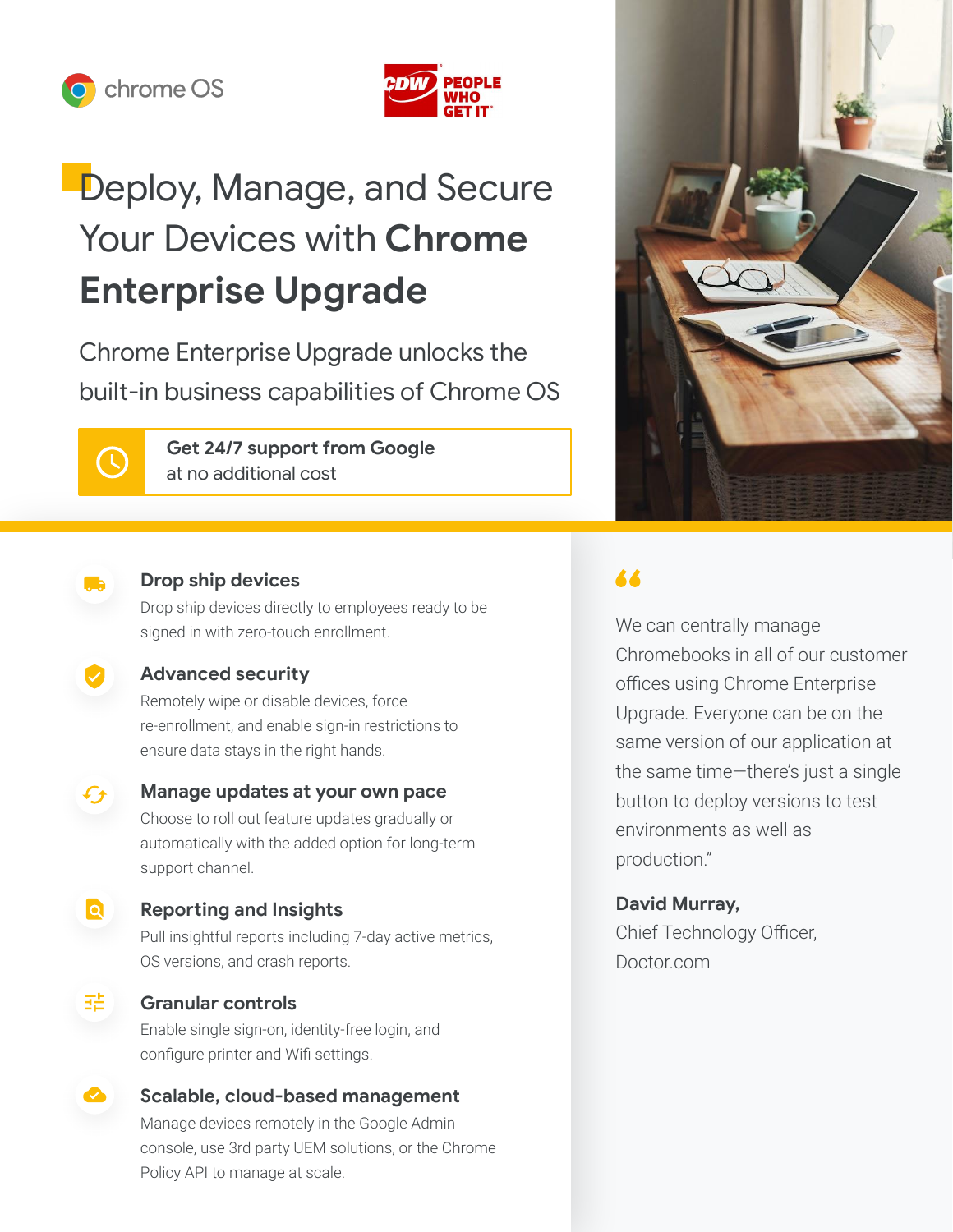## **Device management solution** built to support multiple end states

#### **Multiple identity options for different use cases**

- User-free sessions with Managed Guest Sessions enabling data to be erased after reboot
- Logged-in users for saving apps, settings, and files

| User-free |                 | <b>Cloud Worker</b>  | Virtualization | <b>Digital Signage</b> | <b>Customer</b><br>self-service |
|-----------|-----------------|----------------------|----------------|------------------------|---------------------------------|
|           |                 |                      |                |                        |                                 |
|           | Logged-in users | $\blacktriangledown$ |                |                        |                                 |

## **Chrome Enterprise Upgrade Capabilities**

#### **Drop ship devices**

Drop ship devices directly to employees ready to be signed in with zero-touch enrollment. It's a simple 3-step process:

#### **Buy**

Purchase device from service partner

### **Ship** Device is drop-shipped directly to the user.



### **Advanced Security**

#### [Lost and stolen prevention](https://support.google.com/chrome/a/answer/3523633?hl=en)

Stop data theft by remotely disabling devices that have been lost or stolen.

#### [Persistent enrollment](https://support.google.com/chrome/a/answer/1360534?hl=en)

Ensure devices are enrolled in management, even if the device is factory reset.

#### [Application verified access](https://support.google.com/chrome/a/answer/7156268)

Allow third party applications to understand the managed state of a device as a requirement to provide a service.

#### [Login controls](https://support.google.com/chrome/a/answer/2657289?hl=en)

Block employees from logging into managed Chrome OS devices with unauthorized accounts.

#### [Ephemeral mode](https://support.google.com/chrome/a/answer/3538894?hl=en)

Guarantee user data is wiped from the device upon session log out.

#### **Ready to Use!**

Device automatically enrolls into the domain, and syncs employee's policies, settings, and apps.

#### až **Granular device controls**

#### [Enable and disable device policies](https://support.google.com/chrome/a/answer/1375678?hl=en)

Enable and disable device policies, or keep the policies set to preset defaults with confidence.

#### [Configure local and network printers](https://support.google.com/chrome/a/answer/7276100?hl=en)

Configure user and printer settings, including adding and removing printers for all users or specific groups.

#### [Set up networks and proxies](https://support.google.com/chrome/a/answer/2634553?hl=en)

Set up Wifi and VPN networks, ethernet, and network certificates for managed devices enrolled in your organization.

#### [Manage client certificates](https://support.google.com/chrome/a/answer/6080885?hl=en)

Manage and provision user and device certificates for authentication of internal web resources.

#### [Control OS and feature updates](https://support.google.com/chrome/a/answer/3168106?hl=en#zippy=%2Cpin-chrome-os-updates-to-a-specific-version)

Choose to roll out updates gradually or automatically with the added option for the long-term support (LTS) channel.